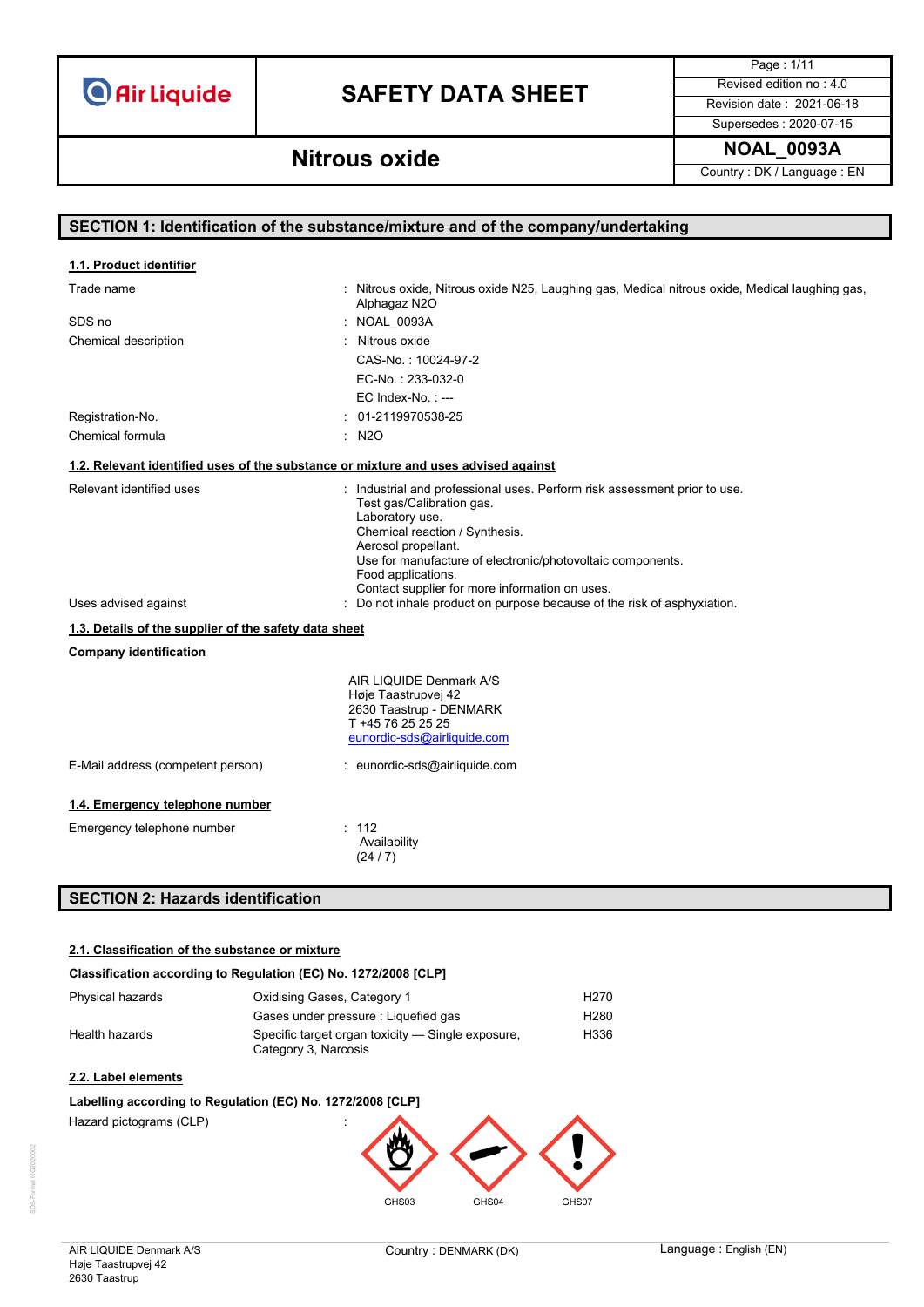# **SAFETY DATA SHEET** Revised edition no : 4.0

Page : 2/11 Supersedes : 2020-07-15

**NOAL\_0093A Nitrous oxide** Country : DK / Language : EN

| Signal word (CLP)<br>Hazard statements (CLP) | : Danger<br>: H270 - May cause or intensify fire; oxidiser.<br>H280 - Contains gas under pressure; may explode if heated.<br>H336 - May cause drowsiness or dizziness. |
|----------------------------------------------|------------------------------------------------------------------------------------------------------------------------------------------------------------------------|
| Precautionary statements (CLP)               |                                                                                                                                                                        |
|                                              | - Prevention : P220 - Keep away from clothing and other combustible materials.                                                                                         |
|                                              | P260 - Do not breathe gas, vapours.                                                                                                                                    |
|                                              | P244 - Keep valves and fittings free from oil and grease.                                                                                                              |
|                                              | - Response : P370+P376 - In case of fire: stop leak if safe to do so.                                                                                                  |
|                                              | P304+P340 - IF INHALED: Remove person to fresh air and keep comfortable for breathing.                                                                                 |
|                                              | - Storage : P403 - Store in a well-ventilated place.                                                                                                                   |

#### **2.3. Other hazards**

: Contact with liquid may cause cold burns/frostbite.

#### **SECTION 3: Composition/information on ingredients**

#### **3.1. Substances**

| Name          | <b>Product identifier</b>                                                                               | Composition [V-%]: | <b>Classification according to</b><br><b>Regulation (EC) No. 1272/2008 [CLP]</b> |
|---------------|---------------------------------------------------------------------------------------------------------|--------------------|----------------------------------------------------------------------------------|
| Nitrous oxide | (CAS-No.) 10024-97-2<br>(EC-No.) 233-032-0<br>(EC Index-No.) ---<br>(Registration-No.) 01-2119970538-25 | 100                | Ox. Gas 1. H270<br>Press. Gas (Lig.), H280<br>STOT SE 3. H336                    |

*Contains no other components or impurities which will influence the classification of the product.*

#### : Not applicable. **3.2. Mixtures**

#### **SECTION 4: First aid measures**

#### **4.1. Description of first aid measures**

| - Inhalation   | : Remove victim to uncontaminated area wearing self contained breathing apparatus. Keep<br>victim warm and rested. Call a doctor. Perform cardiopulmonary resuscitation if breathing<br>stopped. |
|----------------|--------------------------------------------------------------------------------------------------------------------------------------------------------------------------------------------------|
| - Skin contact | : In case of frostbite spray with water for at least 15 minutes. Apply a sterile dressing. Obtain<br>medical assistance.                                                                         |
| - Eye contact  | : Immediately flush eyes thoroughly with water for at least 15 minutes.                                                                                                                          |
| - Ingestion    | : Ingestion is not considered a potential route of exposure.                                                                                                                                     |
|                | 4.2. Most important symptoms and effects, both acute and delayed                                                                                                                                 |
|                | : In low concentrations may cause narcotic effects. Symptoms may include dizziness, headache.<br>nausea and loss of co-ordination.                                                               |
|                | Refer to section 11.                                                                                                                                                                             |
|                | halaataa kan af any immadiate nashaalaatan ana anaa alamamtan aadad                                                                                                                              |

**4.3. Indication of any immediate medical attention and special treatment needed**

: Obtain medical assistance.

|  |  | <b>SECTION 5: Firefighting measures</b> |  |
|--|--|-----------------------------------------|--|
|--|--|-----------------------------------------|--|

#### **5.1. Extinguishing media**

| - Suitable extinguishing media | : Water spray or fog. |
|--------------------------------|-----------------------|
|                                |                       |

- Unsuitable extinguishing media : Do not use water jet to extinguish.
	-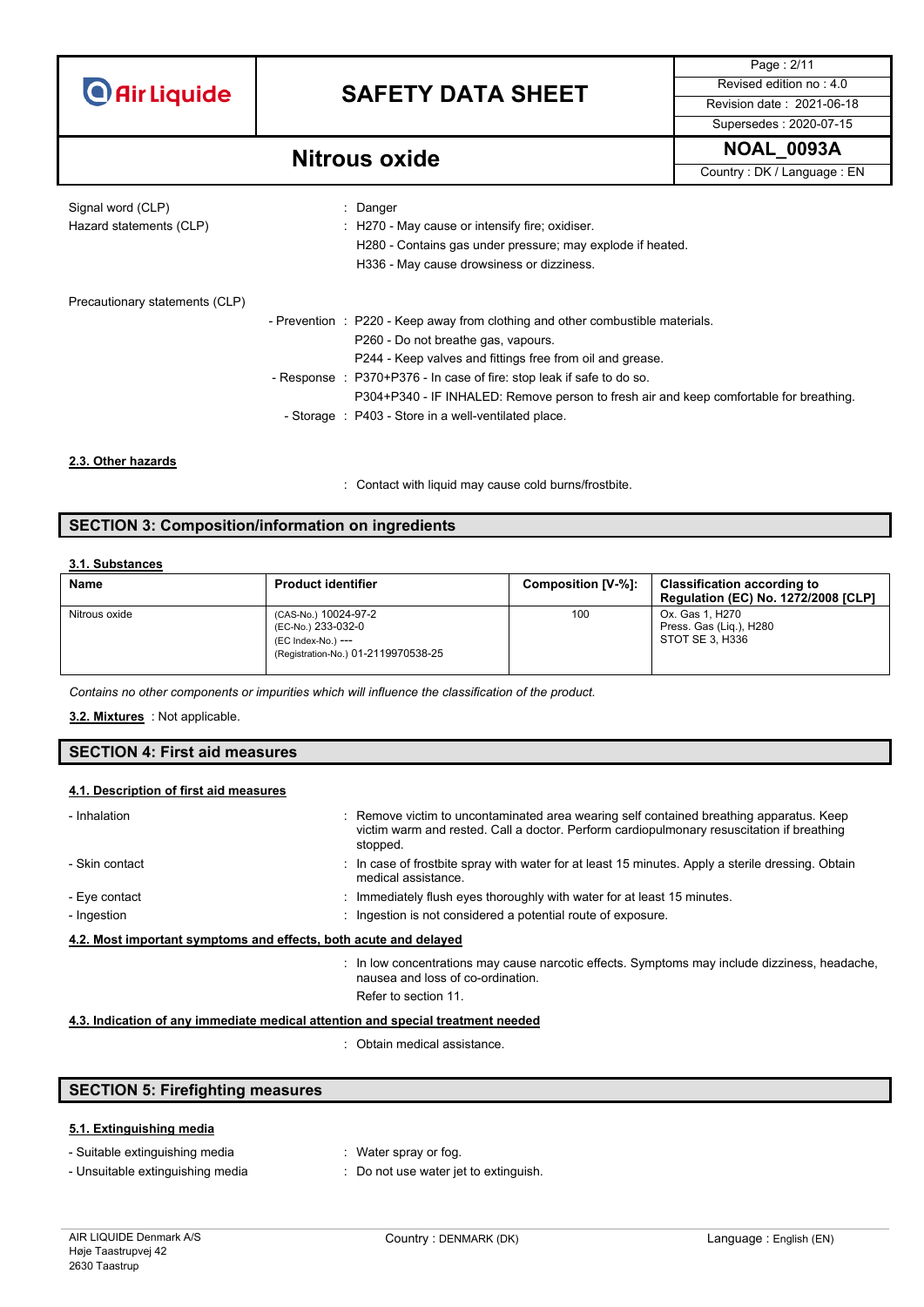# **SAFETY DATA SHEET** Revised edition no : 4.0

Supersedes : 2020-07-15

Page : 3/11

### **NOAL\_0093A Nitrous oxide**

Country : DK / Language : EN

#### **5.2. Special hazards arising from the substance or mixture**

| Specific hazards                               | : Supports combustion.<br>Exposure to fire may cause containers to rupture/explode.                                                                                                                                                                                                                               |
|------------------------------------------------|-------------------------------------------------------------------------------------------------------------------------------------------------------------------------------------------------------------------------------------------------------------------------------------------------------------------|
| Hazardous combustion products                  | : Nitric oxide/nitrogen dioxide.                                                                                                                                                                                                                                                                                  |
| 5.3. Advice for firefighters                   |                                                                                                                                                                                                                                                                                                                   |
| Specific methods                               | : Use fire control measures appropriate for the surrounding fire. Exposure to fire and heat<br>radiation may cause gas receptacles to rupture. Cool endangered receptacles with water spray<br>jet from a protected position. Prevent water used in emergency cases from entering sewers and<br>drainage systems. |
|                                                | If possible, stop flow of product.                                                                                                                                                                                                                                                                                |
|                                                | Use water spray or fog to knock down fire fumes if possible.                                                                                                                                                                                                                                                      |
|                                                | Move containers away from the fire area if this can be done without risk.                                                                                                                                                                                                                                         |
| Special protective equipment for fire fighters | Wear gas tight chemically protective clothing in combination with self contained breathing<br>apparatus.                                                                                                                                                                                                          |
|                                                | Standard EN 943-2: Protective clothing against liquid and gaseous chemicals, aerosols and<br>solid particles. Gas-tight chemical protective suits for emergency teams.                                                                                                                                            |
|                                                | Standard EN 137 - Self-contained open-circuit compressed air breathing apparatus with full<br>face mask.                                                                                                                                                                                                          |

#### **SECTION 6: Accidental release measures**

#### **6.1. Personal precautions, protective equipment and emergency procedures**

|                                                           | : Try to stop release.                                                                                                    |
|-----------------------------------------------------------|---------------------------------------------------------------------------------------------------------------------------|
|                                                           | Evacuate area.                                                                                                            |
|                                                           | Monitor concentration of released product.                                                                                |
|                                                           | Wear self-contained breathing apparatus when entering area unless atmosphere is proved to<br>be safe.                     |
|                                                           | Eliminate ignition sources.                                                                                               |
|                                                           | Ensure adequate air ventilation.                                                                                          |
|                                                           | Prevent from entering sewers, basements and workpits, or any place where its accumulation<br>can be dangerous.            |
|                                                           | Act in accordance with local emergency plan.                                                                              |
|                                                           | Stay upwind.                                                                                                              |
| 6.2. Environmental precautions                            |                                                                                                                           |
|                                                           | : Try to stop release.                                                                                                    |
| 6.3. Methods and material for containment and cleaning up |                                                                                                                           |
|                                                           | : Keep area evacuated and free from ignition sources until any spilled liquid has evaporated<br>(ground free from frost). |
| 6.4. Reference to other sections                          |                                                                                                                           |
|                                                           | : See also sections 8 and 13.                                                                                             |

### **SECTION 7: Handling and storage**

#### **7.1. Precautions for safe handling**

| Safe use of the product | : Do not breathe gas.<br>Avoid release of product into atmosphere.                                                                                                                      |                        |
|-------------------------|-----------------------------------------------------------------------------------------------------------------------------------------------------------------------------------------|------------------------|
|                         | For more quidance on safe use, refer to the EIGA Doc.176 "Safe practices for storage and<br>handling of Nitrous oxide", downloadable at http://www.eiga.eu." and consult your supplier. |                        |
|                         | Temperatures above 150°C (300°F) shall be avoided by all practical means, to reduce the<br>likelihood of an explosive decomposition of the nitrous oxide.                               |                        |
|                         | Clean all surfaces in direct contact with nitrous oxide as for oxygen service.                                                                                                          |                        |
|                         | Nitrous oxide transfer pumps shall be provided with an interlock to prevent dry running.                                                                                                |                        |
|                         | Use self-limiting heating devices. Direct contact electric immersion heaters are not allowed.                                                                                           |                        |
| AIR LIQUIDE Denmark A/S | Country: DENMARK (DK)                                                                                                                                                                   | Language: English (EN) |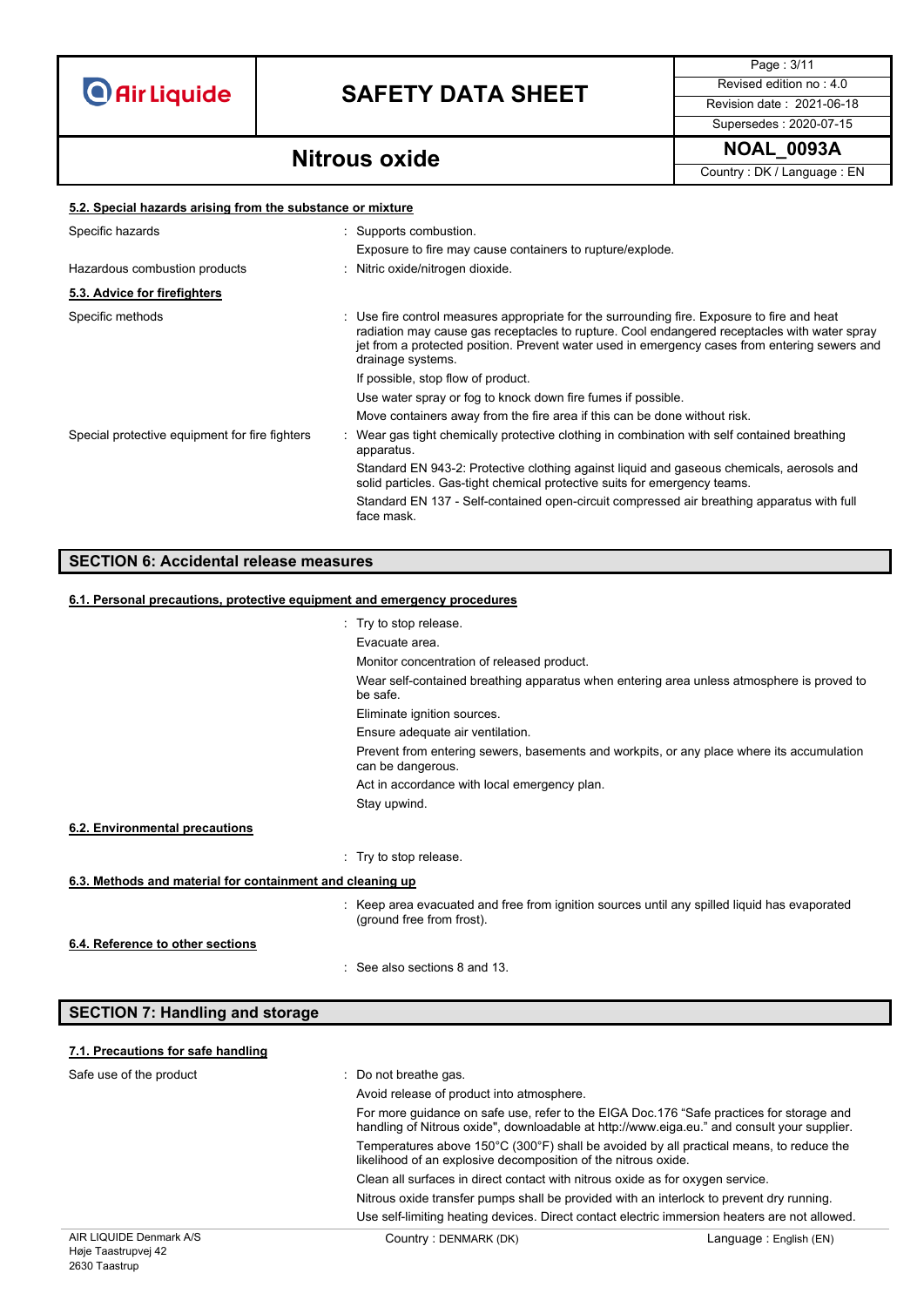# **SAFETY DATA SHEET** Revised edition no : 4.0

Page : 4/11 Supersedes : 2020-07-15

|                                                                   | The product must be handled in accordance with good industrial hygiene and safety<br>procedures.                                                                        |
|-------------------------------------------------------------------|-------------------------------------------------------------------------------------------------------------------------------------------------------------------------|
|                                                                   | Only experienced and properly instructed persons should handle gases under pressure.                                                                                    |
|                                                                   | Consider pressure relief device(s) in gas installations.                                                                                                                |
|                                                                   | Ensure the complete gas system was (or is regularily) checked for leaks before use.                                                                                     |
|                                                                   | Do not smoke while handling product.                                                                                                                                    |
|                                                                   | Keep equipment free from oil and grease. For more guidance, refer to the EIGA Doc. 33 -<br>Cleaning of Equipment for Oxygen Service downloadable at http://www.eiga.eu. |
|                                                                   | Use no oil or grease.                                                                                                                                                   |
|                                                                   | Use only properly specified equipment which is suitable for this product, its supply pressure and<br>temperature. Contact your gas supplier if in doubt.                |
|                                                                   | Avoid suck back of water, acid and alkalis.                                                                                                                             |
| Safe handling of the gas receptacle                               | Refer to supplier's container handling instructions.                                                                                                                    |
|                                                                   | Do not allow backfeed into the container.                                                                                                                               |
|                                                                   | Protect containers from physical damage; do not drag, roll, slide or drop.                                                                                              |
|                                                                   | When moving cylinders, even for short distances, use a cart (trolley, hand truck, etc.) designed<br>to transport cylinders.                                             |
|                                                                   | Leave valve protection caps in place until the container has been secured against either a wall<br>or bench or placed in a container stand and is ready for use.        |
|                                                                   | If user experiences any difficulty operating valve discontinue use and contact supplier.                                                                                |
|                                                                   | Never attempt to repair or modify container valves or safety relief devices.                                                                                            |
|                                                                   | Damaged valves should be reported immediately to the supplier.                                                                                                          |
|                                                                   | Keep container valve outlets clean and free from contaminants particularly oil and water.                                                                               |
|                                                                   | Replace valve outlet caps or plugs and container caps where supplied as soon as container is<br>disconnected from equipment.                                            |
|                                                                   | Close container valve after each use and when empty, even if still connected to equipment.                                                                              |
|                                                                   | Never attempt to transfer gases from one cylinder/container to another.                                                                                                 |
|                                                                   | Never use direct flame or electrical heating devices to raise the pressure of a container.                                                                              |
|                                                                   | Do not remove or deface labels provided by the supplier for the identification of the content of<br>the container.                                                      |
|                                                                   | Suck back of water into the container must be prevented.                                                                                                                |
|                                                                   | Open valve slowly to avoid pressure shock.                                                                                                                              |
| 7.2. Conditions for safe storage, including any incompatibilities |                                                                                                                                                                         |
|                                                                   | : Observe all regulations and local requirements regarding storage of containers.                                                                                       |
|                                                                   | Containers should not be stored in conditions likely to encourage corrosion.                                                                                            |
|                                                                   | Container valve guards or caps should be in place.                                                                                                                      |
|                                                                   | Containers should be stored in the vertical position and properly secured to prevent them from<br>falling over.                                                         |
|                                                                   | Stored containers should be periodically checked for general condition and leakage.                                                                                     |
|                                                                   | Keep container below 50°C in a well ventilated place.                                                                                                                   |
|                                                                   | Segregate from flammable gases and other flammable materials in store.                                                                                                  |
|                                                                   | Store containers in location free from fire risk and away from sources of heat and ignition.<br>Keep away from combustible materials.                                   |

#### **7.3. Specific end use(s)**

: None.

### **SECTION 8: Exposure controls/personal protection**

#### **8.1. Control parameters**

| Nitrous oxide (10024-97-2)                    |                                  |
|-----------------------------------------------|----------------------------------|
| <b>Denmark - Occupational Exposure Limits</b> |                                  |
| Local name                                    | Dinitrogenoxid (Kvælstofforilte) |
| Grænseværdi (8 timer) (mg/m <sup>3</sup> )    | $90 \text{ ma/m}^3$              |
| Grænseværdi (8 timer) (ppm)                   | 50 ppm                           |
| Anmærkninger (DK)                             | (1994)                           |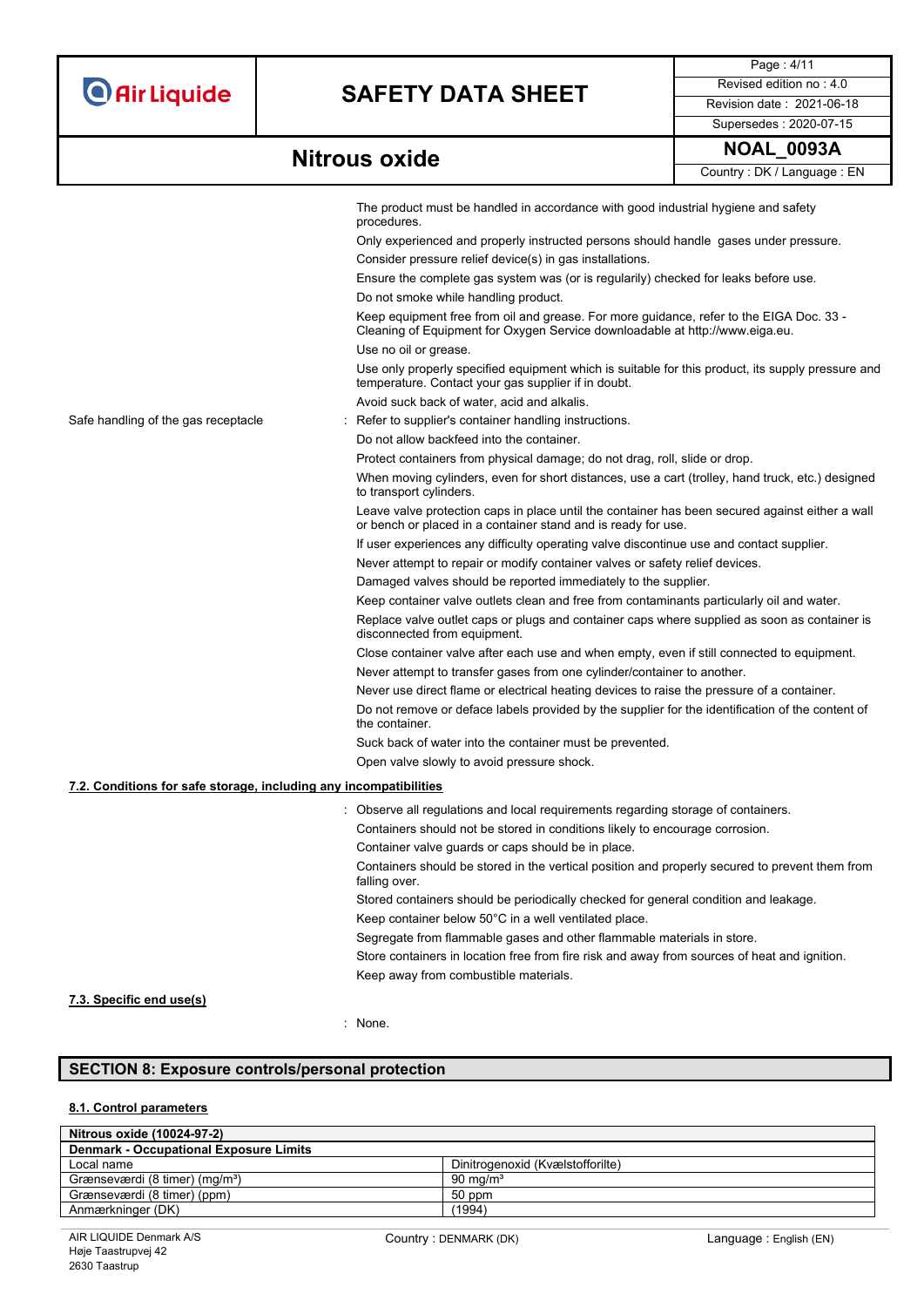# **SAFETY DATA SHEET** Revised edition no : 4.0

Page : 5/11

### Supersedes : 2020-07-15

### **NOAL\_0093A Nitrous oxide**

Country : DK / Language : EN

| Nitrous oxide (10024-97-2)                                                |                                           |                                                                                                                                                                                                                                                                                                                                                                                                                                                                                                |
|---------------------------------------------------------------------------|-------------------------------------------|------------------------------------------------------------------------------------------------------------------------------------------------------------------------------------------------------------------------------------------------------------------------------------------------------------------------------------------------------------------------------------------------------------------------------------------------------------------------------------------------|
| <b>Denmark - Occupational Exposure Limits</b>                             |                                           |                                                                                                                                                                                                                                                                                                                                                                                                                                                                                                |
| Local name                                                                |                                           | Dinitrogenoxid (Kvælstofforilte)                                                                                                                                                                                                                                                                                                                                                                                                                                                               |
| Grænseværdi (8 timer) (mg/m <sup>3</sup> )                                |                                           | 90 mg/ $m3$                                                                                                                                                                                                                                                                                                                                                                                                                                                                                    |
| Grænseværdi (8 timer) (ppm)                                               |                                           | 50 ppm                                                                                                                                                                                                                                                                                                                                                                                                                                                                                         |
| Anmærkninger (DK)                                                         |                                           | (1994)                                                                                                                                                                                                                                                                                                                                                                                                                                                                                         |
|                                                                           |                                           |                                                                                                                                                                                                                                                                                                                                                                                                                                                                                                |
| Nitrous oxide (10024-97-2)                                                |                                           |                                                                                                                                                                                                                                                                                                                                                                                                                                                                                                |
| DNEL: Derived no effect level (Workers)                                   |                                           |                                                                                                                                                                                                                                                                                                                                                                                                                                                                                                |
| Long-term - systemic effects, inhalation                                  |                                           | 183 $mg/m3$                                                                                                                                                                                                                                                                                                                                                                                                                                                                                    |
| Nitrous oxide (10024-97-2)                                                |                                           |                                                                                                                                                                                                                                                                                                                                                                                                                                                                                                |
| DNEL: Derived no effect level (Workers)                                   |                                           |                                                                                                                                                                                                                                                                                                                                                                                                                                                                                                |
| Long-term - systemic effects, inhalation                                  |                                           | 183 $mg/m3$                                                                                                                                                                                                                                                                                                                                                                                                                                                                                    |
| PNEC (Predicted No-Effect Concentration)                                  | None established.                         |                                                                                                                                                                                                                                                                                                                                                                                                                                                                                                |
| 8.2. Exposure controls                                                    |                                           |                                                                                                                                                                                                                                                                                                                                                                                                                                                                                                |
| 8.2.1. Appropriate engineering controls                                   |                                           |                                                                                                                                                                                                                                                                                                                                                                                                                                                                                                |
|                                                                           |                                           | : Provide adequate general and local exhaust ventilation.                                                                                                                                                                                                                                                                                                                                                                                                                                      |
|                                                                           |                                           | Product to be handled in a closed system.                                                                                                                                                                                                                                                                                                                                                                                                                                                      |
|                                                                           |                                           | Systems under pressure should be regularily checked for leakages.                                                                                                                                                                                                                                                                                                                                                                                                                              |
|                                                                           |                                           | Ensure exposure is below occupational exposure limits (where available).                                                                                                                                                                                                                                                                                                                                                                                                                       |
|                                                                           |                                           |                                                                                                                                                                                                                                                                                                                                                                                                                                                                                                |
|                                                                           |                                           | Gas detectors should be used when oxidising gases may be released.                                                                                                                                                                                                                                                                                                                                                                                                                             |
|                                                                           |                                           | Consider the use of a work permit system e.g. for maintenance activities.                                                                                                                                                                                                                                                                                                                                                                                                                      |
| 8.2.2. Individual protection measures, e.g. personal protective equipment |                                           |                                                                                                                                                                                                                                                                                                                                                                                                                                                                                                |
|                                                                           |                                           | : A risk assessment should be conducted and documented in each work area to assess the risks                                                                                                                                                                                                                                                                                                                                                                                                   |
|                                                                           |                                           | related to the use of the product and to select the PPE that matches the relevant risk. The<br>following recommendations should be considered:<br>PPE compliant to the recommended EN/ISO standards should be selected.                                                                                                                                                                                                                                                                        |
| • Eye/face protection                                                     |                                           | Wear goggles when transfilling or breaking transfer connections.<br>Standard EN 166 - Personal eye-protection - specifications.                                                                                                                                                                                                                                                                                                                                                                |
| • Skin protection                                                         |                                           |                                                                                                                                                                                                                                                                                                                                                                                                                                                                                                |
|                                                                           |                                           |                                                                                                                                                                                                                                                                                                                                                                                                                                                                                                |
| - Hand protection                                                         |                                           | : Wear working gloves when handling gas containers.                                                                                                                                                                                                                                                                                                                                                                                                                                            |
|                                                                           |                                           | Standard EN 388 - Protective gloves against mechanical risk.                                                                                                                                                                                                                                                                                                                                                                                                                                   |
|                                                                           |                                           | Wear cold insulating gloves when transfilling or breaking transfer connections.                                                                                                                                                                                                                                                                                                                                                                                                                |
|                                                                           |                                           | Standard EN 511 - Cold insulating gloves.                                                                                                                                                                                                                                                                                                                                                                                                                                                      |
| - Other                                                                   |                                           | Consider the use of flame resistant safety clothing.<br>Standard EN ISO 14116 - Limited flame spread materials.<br>Wear safety shoes while handling containers.                                                                                                                                                                                                                                                                                                                                |
|                                                                           |                                           | Standard EN ISO 20345 - Personal protective equipment - Safety footwear.                                                                                                                                                                                                                                                                                                                                                                                                                       |
| • Respiratory protection                                                  |                                           | Gas filters may be used if all surrounding conditions e.g. type and concentration of the<br>contaminant(s) and duration of use are known.<br>Use gas filters with full face mask, where exposure limits may be exceeded for a short-term                                                                                                                                                                                                                                                       |
|                                                                           | device.                                   | period, e.g. connecting or disconnecting containers.<br>Consult respiratory device supplier's product information for the selection of the appropriate                                                                                                                                                                                                                                                                                                                                         |
|                                                                           | face mask.                                | Gas filters do not protect against oxygen deficiency.<br>Standard EN 14387 - Gas filter(s), combined filter(s) and standard EN136, full face masks.<br>Keep self contained breathing apparatus readily available for emergency use.<br>Self contained breathing apparatus is recommended, where unknown exposure may be<br>expected, e.g. during maintenance activities on installation systems.<br>Standard EN 137 - Self-contained open-circuit compressed air breathing apparatus with full |
| • Thermal hazards                                                         | : None in addition to the above sections. |                                                                                                                                                                                                                                                                                                                                                                                                                                                                                                |

#### **8.2.3. Environmental exposure controls**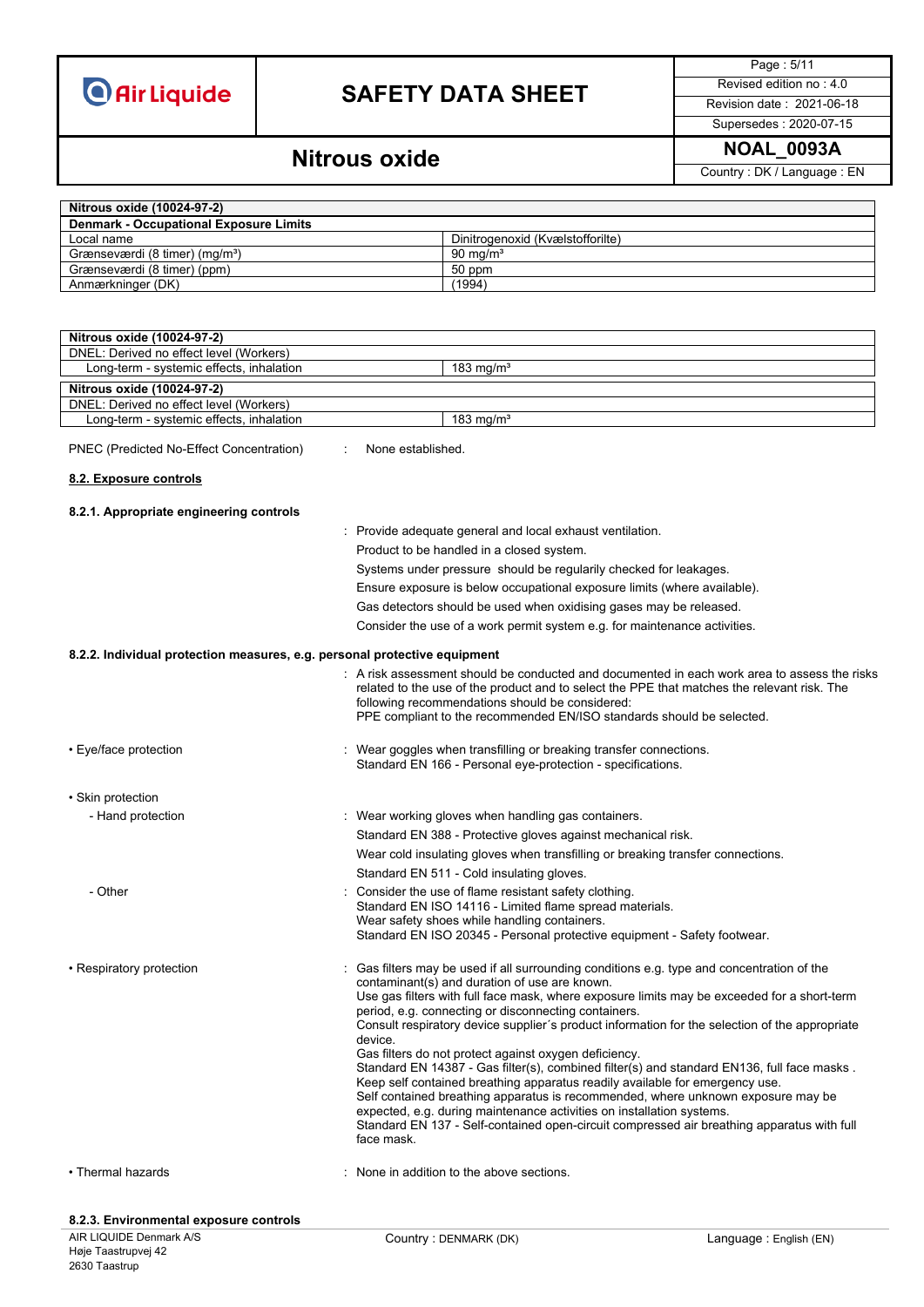## **SAFETY DATA SHEET** Revised edition no : 4.0

Page : 6/11 Supersedes : 2020-07-15

### **NOAL\_0093A Nitrous oxide**

Country : DK / Language : EN

: Refer to local regulations for restriction of emissions to the atmosphere. See section 13 for specific methods for waste gas treatment.

### **SECTION 9: Physical and chemical properties**

#### **9.1. Information on basic physical and chemical properties**

Appearance

| Physical state at 20°C / 101.3kPa<br>$\bullet$  | : Gas                                                                                                     |
|-------------------------------------------------|-----------------------------------------------------------------------------------------------------------|
| Colour                                          | Colourless.                                                                                               |
| Odour                                           | : Sweetish. Poor warning properties at high concentrations.                                               |
| Odour threshold                                 | Odour threshold is subjective and inadequate to warn of overexposure.                                     |
| рH                                              | Not applicable for gases and gas mixtures.                                                                |
| Melting point / Freezing point                  | $: -90.81 °C$                                                                                             |
| Boiling point                                   | : 48.5 °C                                                                                                 |
| Flash point                                     | Not applicable for gases and gas mixtures.                                                                |
| Evaporation rate                                | Not applicable for gases and gas mixtures.                                                                |
| Flammability (solid, gas)                       | Non flammable.                                                                                            |
| <b>Explosive limits</b>                         | Non flammable.                                                                                            |
| Vapour pressure [20°C]                          | $50.8 \text{ bar(a)}$                                                                                     |
| Vapour pressure [50°C]                          | Not applicable.                                                                                           |
| Vapour density                                  | Not applicable.                                                                                           |
| Relative density, liquid (water=1)              | : 1.2                                                                                                     |
| Relative density, gas (air=1)                   | : 1.5                                                                                                     |
| Water solubility                                | : $1500 \text{ mg/l}$                                                                                     |
| Partition coefficient n-octanol/water (Log Kow) | : 0.4                                                                                                     |
| Auto-ignition temperature                       | : Non flammable.                                                                                          |
| Decomposition temperature                       | Not applicable.                                                                                           |
| Viscosity                                       | No reliable data available.                                                                               |
| Explosive properties                            | Not applicable.                                                                                           |
| Oxidising properties                            | : Oxidiser.                                                                                               |
| 9.2. Other information                          |                                                                                                           |
| Molar mass                                      | 44 g/mol                                                                                                  |
| Critical temperature [°C]                       | 36.4 °C                                                                                                   |
| - Coefficient of oxygen equivalency (Ci)        | 0.6                                                                                                       |
| Other data                                      | Gas/vapour heavier than air. May accumulate in confined spaces, particularly at or below<br>around level. |

### **SECTION 10: Stability and reactivity**

**10.1. Reactivity**

: No reactivity hazard other than the effects described in sub-sections below.

#### **10.2. Chemical stability**

: Stable under normal conditions.

At temperatures over 575°C and at atmospheric pressure, nitrous oxide decomposes into nitrogen and oxygen.

In the presence of catalysts (e.g. halogen products, mercury, nickel, platinum) the rate of decomposition increases and decomposition can occur at even lower temperatures. Nitrous oxide dissociation is irreversible and exothermic, leading to a considerable rise in pressure.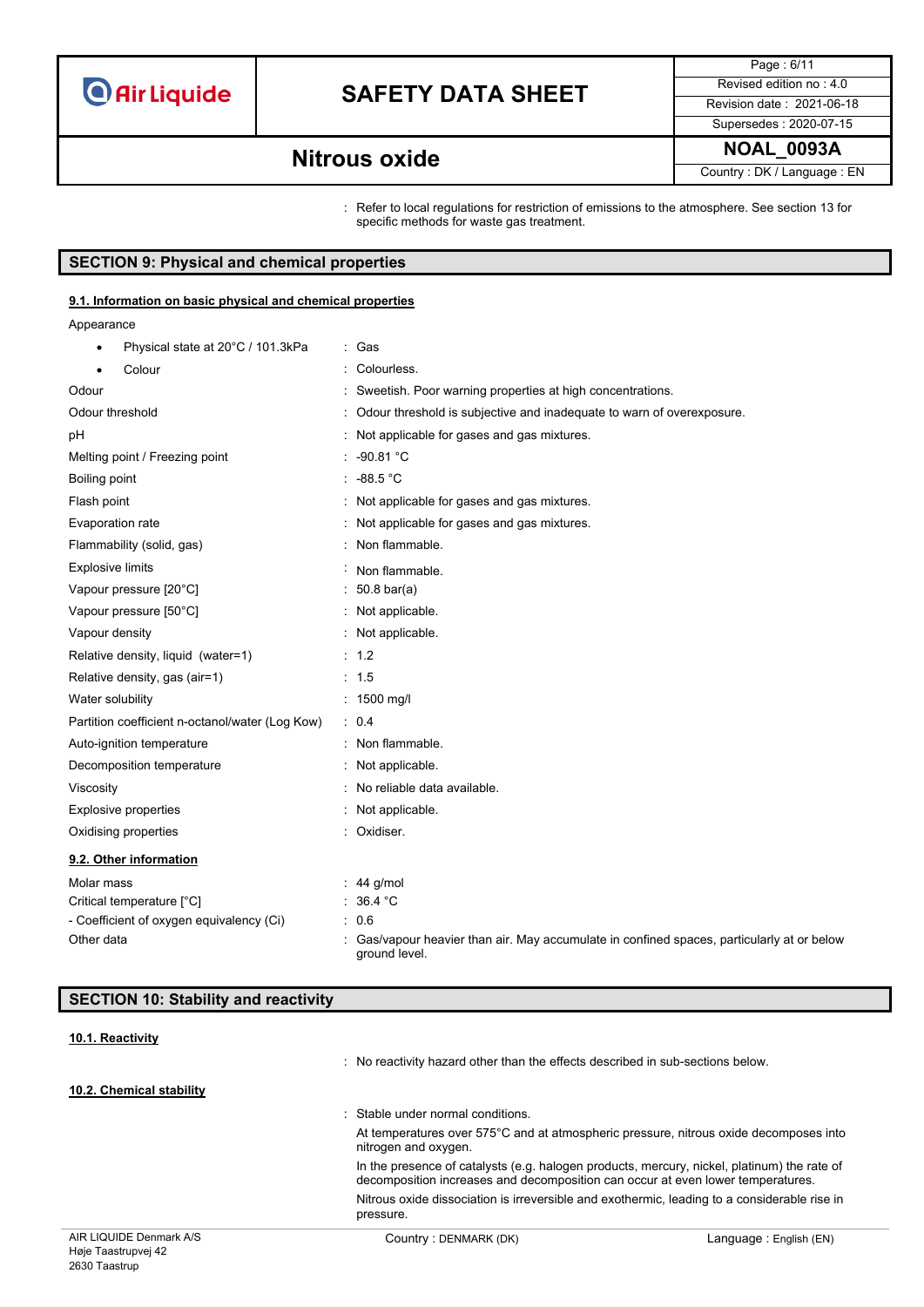# **SAFETY DATA SHEET** Revised edition no : 4.0

Supersedes : 2020-07-15

Page : 7/11

### **NOAL\_0093A Nitrous oxide**

Country : DK / Language : EN

| 10.3. Possibility of hazardous reactions |                                                                                                                                                                         |
|------------------------------------------|-------------------------------------------------------------------------------------------------------------------------------------------------------------------------|
|                                          | : Violently oxidises organic material.                                                                                                                                  |
| 10.4. Conditions to avoid                |                                                                                                                                                                         |
|                                          | : Avoid moisture in installation systems.                                                                                                                               |
| 10.5. Incompatible materials             |                                                                                                                                                                         |
|                                          | : May react violently with combustible materials.                                                                                                                       |
|                                          | May react violently with reducing agents.                                                                                                                               |
|                                          | Keep equipment free from oil and grease. For more quidance, refer to the EIGA Doc. 33 -<br>Cleaning of Equipment for Oxygen Service downloadable at http://www.eiga.eu. |
|                                          | For additional information on compatibility refer to ISO 11114.                                                                                                         |
| 10.6. Hazardous decomposition products   |                                                                                                                                                                         |
|                                          | : Under normal conditions of storage and use, hazardous decomposition products should not be<br>produced.                                                               |

#### **SECTION 11: Toxicological information**

#### **11.1. Information on toxicological effects**

**Acute toxicity inhalation causes narcotic effects.** 

| LC50 Inhalation - Rat [ppm]          | 500000 ppm/4h                                |
|--------------------------------------|----------------------------------------------|
| Nitrous oxide (10024-97-2)           |                                              |
| LC50 Inhalation - Rat [ppm]          | 500000 ppm/4h                                |
| <b>Skin corrosion/irritation</b>     | : No known effects from this product.        |
| Serious eye damage/irritation        | : No known effects from this product.        |
| Respiratory or skin sensitisation    | : No known effects from this product.        |
| Germ cell mutagenicity               | : No known effects from this product.        |
| Carcinogenicity                      | : No known effects from this product.        |
| <b>Reproductive toxicity</b>         |                                              |
| Toxic for reproduction: Fertility    | : No known effects from this product.        |
| Toxic for reproduction: unborn child | : No known effects from this product.        |
| <b>STOT-single exposure</b>          | : May cause drowsiness or dizziness.         |
| <b>STOT-repeated exposure</b>        | : At low concentrations:                     |
|                                      | Neurologic effect.                           |
|                                      | Hemotoxic effect.                            |
| Target organ(s)                      | Erythrocytes.                                |
|                                      | Kidneys.                                     |
|                                      | liver.                                       |
|                                      | Central nervous system.                      |
| <b>Aspiration hazard</b>             | : Not applicable for gases and gas mixtures. |

#### **SECTION 12: Ecological information**

#### **12.1. Toxicity**

| Assessment                      | : No data available.                |
|---------------------------------|-------------------------------------|
| EC50 48h - Daphnia magna [mg/l] | : Study scientifically unjustified. |
| EC50 72h - Algae [mg/l]         | : Study scientifically unjustified. |
| $LC5096 h - Fish [mq/II]$       | : Study scientifically unjustified. |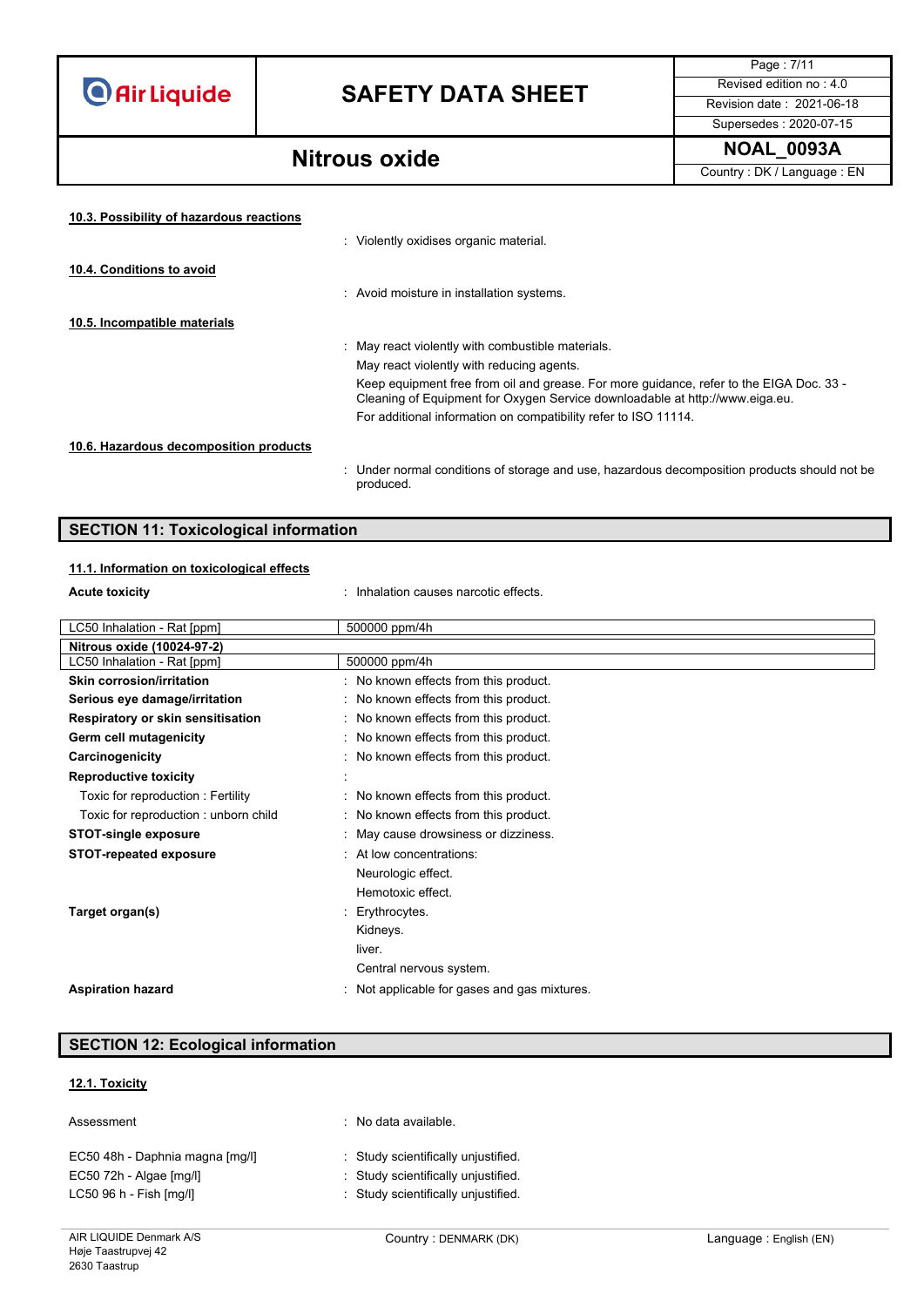# **SAFETY DATA SHEET** Revised edition no : 4.0

Page : 8/11

Supersedes : 2020-07-15

Country : DK / Language : EN

### **NOAL\_0093A Nitrous oxide**

| Nitrous oxide (10024-97-2)               |                                                                                               |
|------------------------------------------|-----------------------------------------------------------------------------------------------|
| EC50 48h - Daphnia magna [mg/l]          | Study scientifically unjustified.                                                             |
| EC50 72h - Algae [mg/l]                  | Study scientifically unjustified.                                                             |
| LC50 96 h - Fish [mg/l]                  | Study scientifically unjustified.                                                             |
| 12.2. Persistence and degradability      |                                                                                               |
|                                          |                                                                                               |
| Assessment                               | : Not applicable for inorganic products.                                                      |
|                                          | Study scientifically unjustified.                                                             |
|                                          |                                                                                               |
| 12.3. Bioaccumulative potential          |                                                                                               |
|                                          |                                                                                               |
| Assessment                               | : Not expected to bioaccumulate due to the low log Kow (log Kow $\leq 4$ ).                   |
|                                          | Refer to section 9.                                                                           |
| 12.4. Mobility in soil                   |                                                                                               |
|                                          |                                                                                               |
| Assessment                               | : Because of its high volatility, the product is unlikely to cause ground or water pollution. |
|                                          | Partition into soil is unlikely.                                                              |
|                                          |                                                                                               |
| 12.5. Results of PBT and vPvB assessment |                                                                                               |
|                                          |                                                                                               |
| Assessment                               | : Not classified as PBT or vPvB.                                                              |
| 12.6. Other adverse effects              |                                                                                               |
| Other adverse effects                    | : No known effects from this product.                                                         |
| Effect on the ozone layer                | $:$ None.                                                                                     |
| Global warming potential [CO2=1]         | : 298                                                                                         |
|                                          |                                                                                               |
| Effect on global warming                 | Contains greenhouse gas(es).                                                                  |

#### **SECTION 13: Disposal considerations**

| 13.1. Waste treatment methods                                                         |                                                                                                                                                       |
|---------------------------------------------------------------------------------------|-------------------------------------------------------------------------------------------------------------------------------------------------------|
|                                                                                       | Contact supplier if quidance is required.                                                                                                             |
|                                                                                       | May be vented to atmosphere in a well ventilated place.                                                                                               |
|                                                                                       | Discharge to atmosphere in large quantities should be avoided.                                                                                        |
|                                                                                       | Do not discharge into any place where its accumulation could be dangerous.                                                                            |
|                                                                                       | Ensure that the emission levels from local regulations or operating permits are not exceeded.                                                         |
|                                                                                       | Refer to the EIGA code of practice Doc.30 "Disposal of Gases", downloadable at<br>http://www.eiga.org for more guidance on suitable disposal methods. |
|                                                                                       | Return unused product in original container to supplier.                                                                                              |
| List of hazardous waste codes (from<br>Commission Decision 2000/532/EC as<br>amended) | : 16 05 04 *: Gases in pressure containers (including halons) containing hazardous substances.                                                        |
| 13.2. Additional information                                                          |                                                                                                                                                       |
|                                                                                       | : External treatment and disposal of waste should comply with applicable local and/or national                                                        |

When discharged in large quantities may contribute to the greenhouse effect.

#### **SECTION 14: Transport information**

#### **14.1. UN number**

UN-No. : 1070

regulations.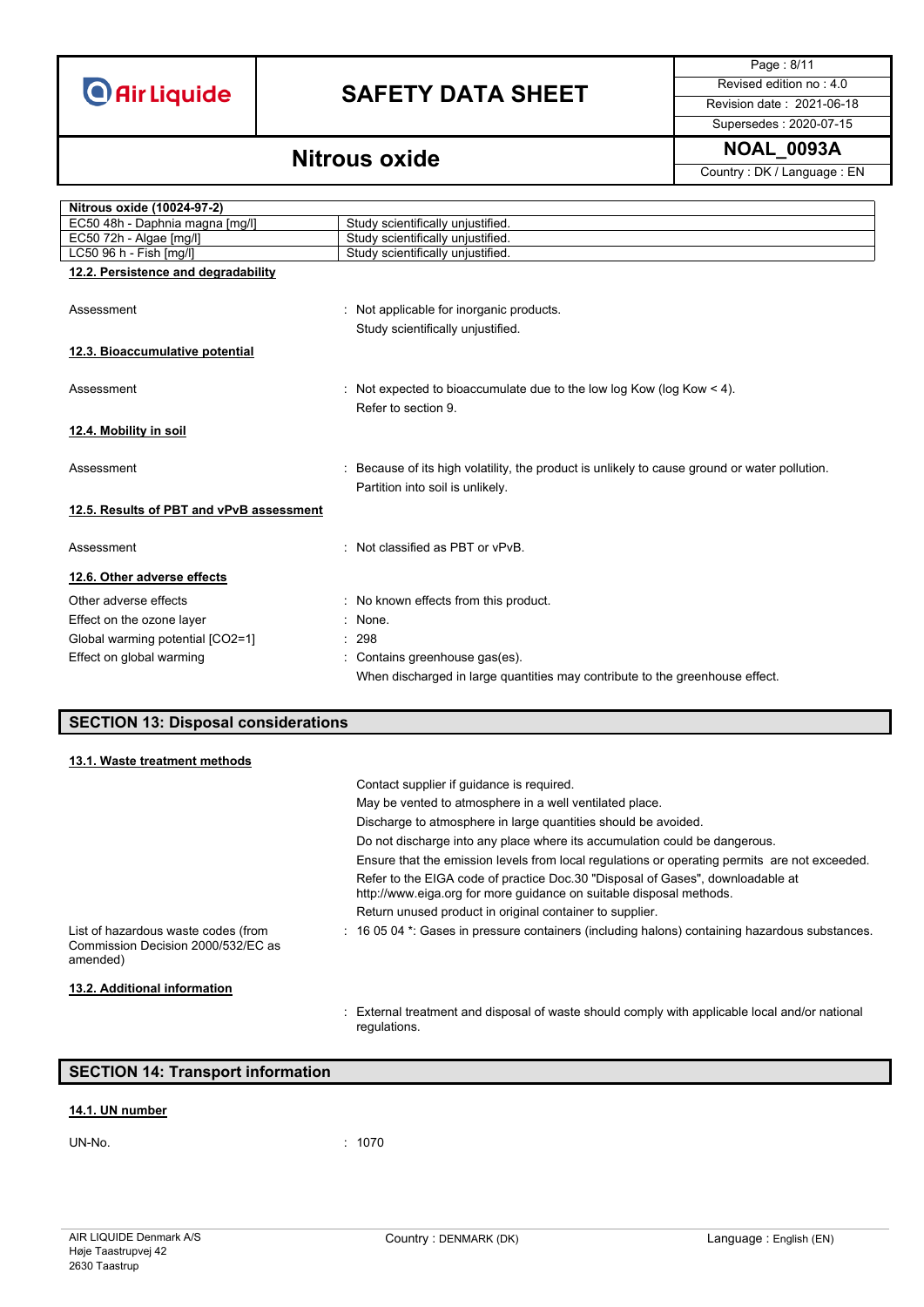

## **SAFETY DATA SHEET** Revised edition no : 4.0

Supersedes : 2020-07-15

Page : 9/11

**NOAL\_0093A Nitrous oxide** Country : DK / Language : EN

**14.2. UN proper shipping name**

- **Transport by road/rail (ADR/RID)** : NITROUS OXIDE
- **Transport by air (ICAO-TI / IATA-DGR)** : Nitrous oxide

**Transport by sea (IMDG)** : NITROUS OXIDE

**14.3. Transport hazard class(es)**

**Labelling** :

- 
- 
- 



- 2.2 : Non-flammable, non-toxic gases.
- 5.1 : Oxidizing substances.

| Transport by road/rail (ADR/RID) |  |  |  |  |
|----------------------------------|--|--|--|--|
|----------------------------------|--|--|--|--|

Class : 2 Classification code : 20 Hazard identification number **1996** 

#### **Transport by air (ICAO-TI / IATA-DGR)**

| Class / Div. (Sub. risk(s))         | : 2.2   |
|-------------------------------------|---------|
| Transport by sea (IMDG)             |         |
| Class / Div. (Sub. risk(s))         | : 2.2   |
| Emergency Schedule (EmS) - Fire     | $E - C$ |
| Emergency Schedule (EmS) - Spillage | : S-W   |
|                                     |         |

#### **14.4. Packing group**

| Transport by road/rail (ADR/RID)      |
|---------------------------------------|
| Transport by air (ICAO-TI / IATA-DGR) |
| Transport by sea (IMDG)               |

#### **14.5. Environmental hazards**

Transport by road/rail (ADR/RID) : None.

Transport by air (ICAO-TI / IATA-DGR) : None.

Transport by sea (IMDG)  $\qquad \qquad$ : None.

#### **14.6. Special precautions for user**

| <b>Packing Instruction(s)</b>         |        |
|---------------------------------------|--------|
| Transport by road/rail (ADR/RID)      | : P200 |
| Transport by air (ICAO-TI / IATA-DGR) |        |
| Passenger and Cargo Aircraft          | : 200. |
| Cargo Aircraft only                   | : 200. |
| Transport by sea (IMDG)               | : P200 |

| ۰.<br>۰.<br>× |
|---------------|
| v<br>۰,       |

- Tunnel Restriction **in the COL Tank carriage : Passage forbidden through tunnels of category C, D and E. Other** carriage : Passage forbidden through tunnels of category E
	- $: 2.2 (5.1)$
	- $: 2.2 (5.1)$
	-
	- $\therefore$  S-W
	- : Not established.
	- : Not established.
	- : Not established.
	-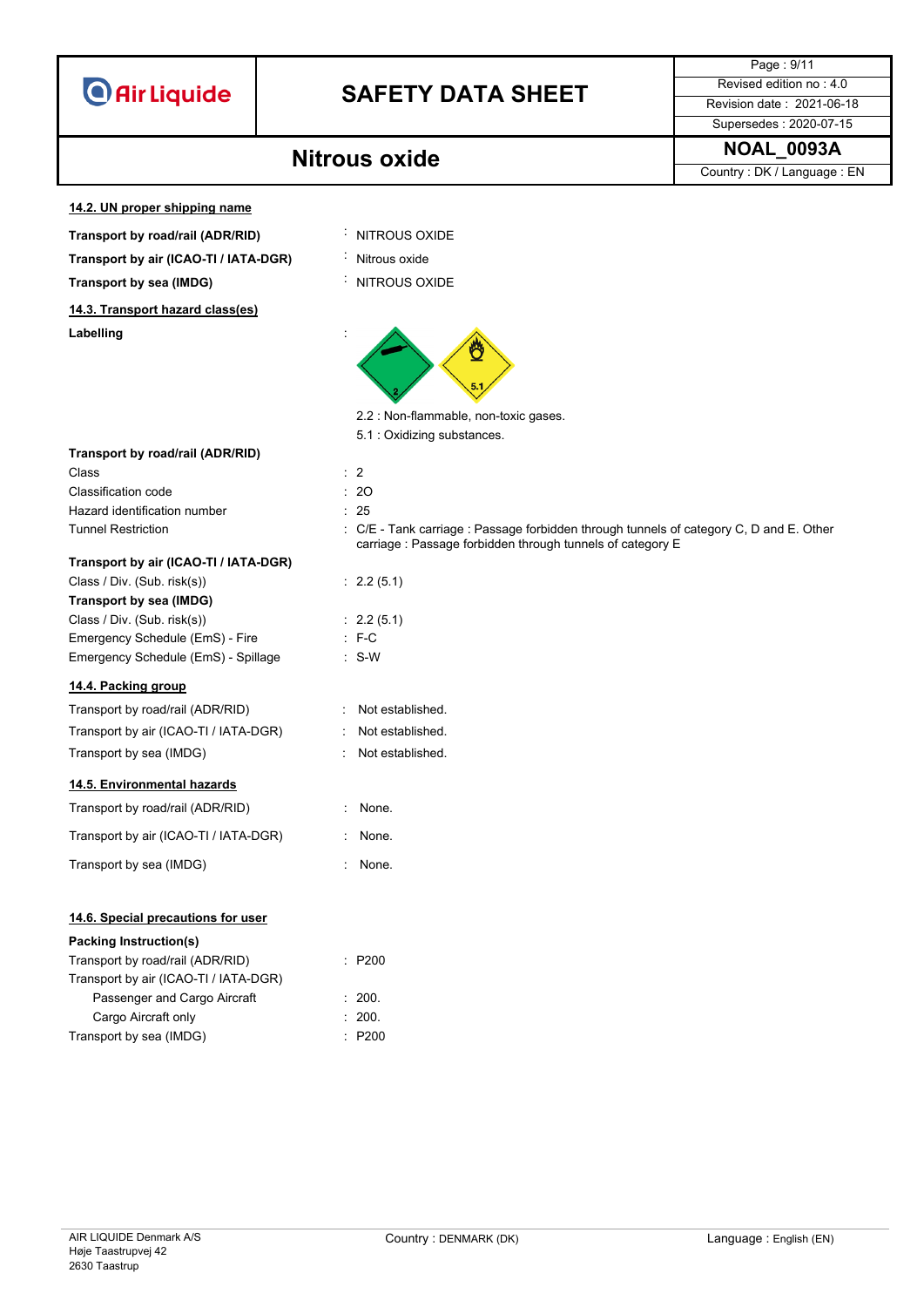## **SAFETY DATA SHEET** Revised edition no : 4.0

Page : 10/11 Supersedes : 2020-07-15

## **NOAL\_0093A Nitrous oxide**

Country : DK / Language : EN

Special transport precautions : Avoid transport on vehicles where the load space is not separated from the driver's compartment.

Ensure vehicle driver is aware of the potential hazards of the load and knows what to do in the event of an accident or an emergency.

- Before transporting product containers: - Ensure there is adequate ventilation.
- Ensure that containers are firmly secured.
- Ensure valve is closed and not leaking.
- Ensure valve outlet cap nut or plug (where provided) is correctly fitted.
- Ensure valve protection device (where provided) is correctly fitted.

#### **14.7. Transport in bulk according to Annex II of Marpol and the IBC Code**

: Not applicable.

#### **SECTION 15: Regulatory information**

#### **15.1. Safety, health and environmental regulations/legislation specific for the substance or mixture**

| <b>EU-Regulations</b>                      |                                                                             |
|--------------------------------------------|-----------------------------------------------------------------------------|
| Restrictions on use                        | $:$ None.                                                                   |
| Seveso Directive : 2012/18/EU (Seveso III) | : Covered.                                                                  |
| <b>National regulations</b>                |                                                                             |
| National legislation                       | : Ensure all national/local regulations are observed.                       |
| <b>Denmark</b>                             |                                                                             |
| Recommendations Danish Regulation          | : Young people below the age of 18 years are not allowed to use the product |
| 15.2. Chemical safety assessment           |                                                                             |
|                                            | $\therefore$ A CSA has been carried out.                                    |

# **SECTION 16: Other information**

Indication of changes **interview of the Changes** : Revised safety data sheet in accordance with commission regulation (EU) No 453/2010.